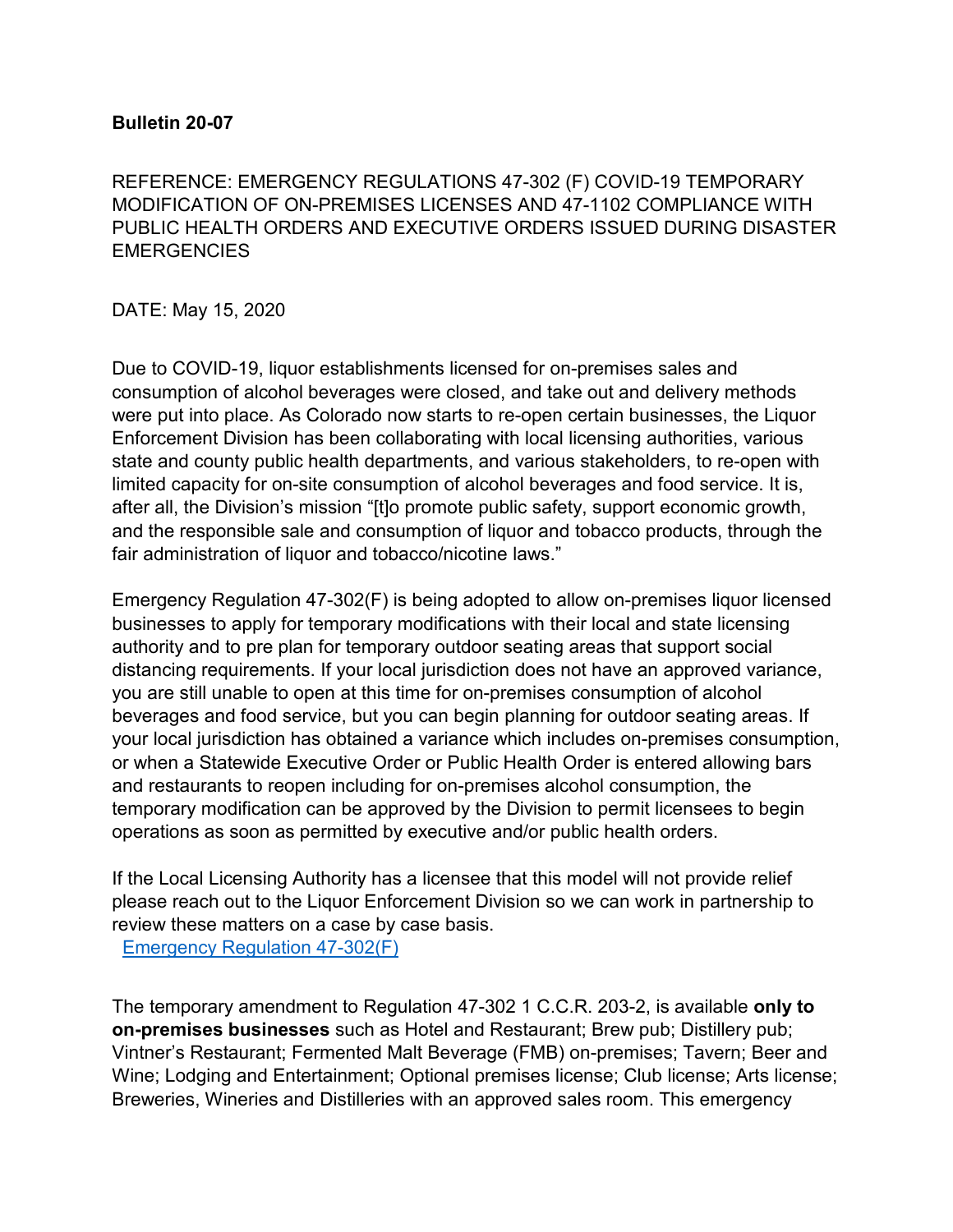regulation permits these on-premises licensees to temporarily expand their licensed premises into sidewalks, streets, and parking lots to increase social distancing measures while being able to operate a productive and economically sustainable business. This emergency regulation is not available to off-premises liquor licensees.

The emergency regulation requires that on-premises liquor licensees who want to apply for a temporary modification of premises must do so through both local and state licensing authorities, and pay all required fees upon submission of their application. For this COVID-19 relief measure of a temporary premise modification, licensees will only have to pay the initial application fee to turn the modification on. There will be no fee to turn this relief measure off as the local and state licensing authorities will work to notify licensees when this relief has been removed and the liquor licensed premises shall be returned to its original approved licensed premises diagram.

Both state and local licensing authorities need to review the modification and make sure that the following criteria are met prior to the final approval of the application:

## **1. Location and Public Thoroughfares**

If the licensee wants to add outside seating/service areas to their current location, the location must be contiguous or adjacent to the currently licensed premises, and must be appropriately monitored by the licensee. Yes, public right-of-ways and the Americans with Disabilities Act (ADA) requirements remain in effect. Only liquor licensed servers may cross any public sidewalk to serve alcoholic beverages to the public. The public cannot consume alcoholic beverages on public sidewalks.

Regulation 47-302(A)(7) remains in effect. That regulation provides nothing herein shall prohibit a licensee from modifying its licensed premises to include in the licensed premises a public thoroughfare, if the following conditions are met:

a. The licensee has been granted an easement for the public thoroughfare for the purpose of transporting alcohol beverages.

b. The public thoroughfare is authorized solely for pedestrian and non-motorized traffic. c. The inclusion of the public thoroughfare is solely for the purpose of transporting alcohol beverages between licensed areas, and no sale or consumption will occur on or within the public thoroughfare.

d. Any other conditions as established by the local licensing authority.

## **2. Boundaries**

The area to be added/modified must clearly be delineated by barriers. Warning signs regarding laws against public consumption of alcohol beverages, for example, "No alcoholic beverages beyond this point," must be posted in areas visible to the public at all points of ingress and egress. A control plan must be submitted to address the following: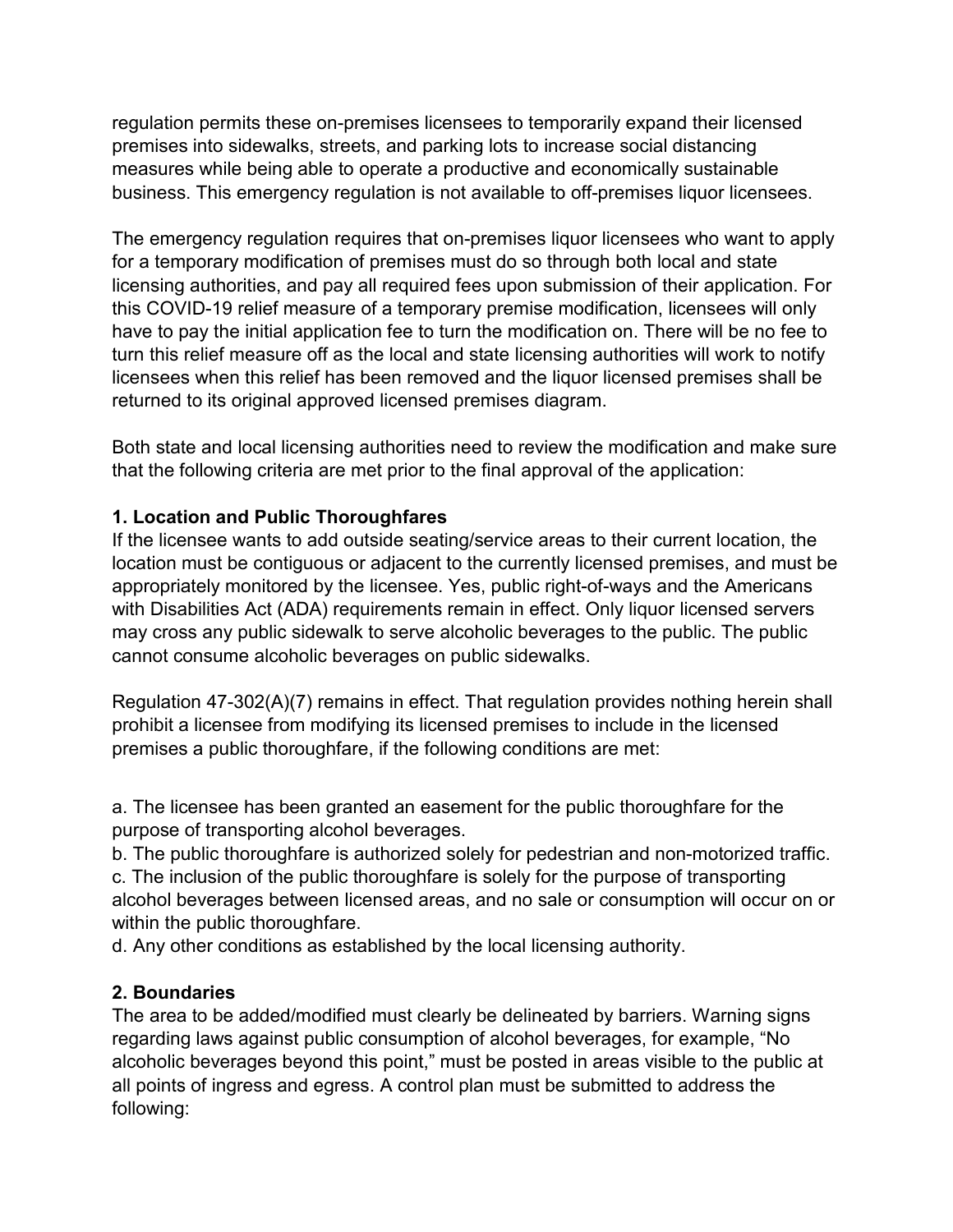• Ingress and egress,

• Control of the licensed premises. No alcohol beyond the licensed premises and no outside alcoholic beverages to be brought onto the licensed premises,

- No alcoholic beverages sold to minors, and
- No alcoholic beverages sold to intoxicated parties.

### **3. Local building and zoning laws**

The area to be added/modified must comply with local building and zoning laws and ordinances.

### **4. Authorization for statement of use or ownership of the area**

The licensee must provide proof to both the state and local licensing authorities of their ability to use any street, sidewalk, parking area, or other area, which does not belong to them prior to expanding their licensed premises footprint. In addition to ownership and statement of use, acceptable proof of possession includes lease, rental, or another arrangement.

#### **5. Nearby liquor licensed premises**

The area to be added/modified must not encroach upon or overlap with the licensed premises of any other liquor licensed premises.

## **6. Colorado Liquor Code and Rules**

The licensee and licensed premises comply with all other restrictions and requirements imposed by the Colorado Liquor Code and Rules.

#### **Sidewalk Service Areas**

Applications for COVID-19 Temporary Modification of Premises are separate from, and in addition to, sidewalk service area applications, as sidewalk service area permits are permanent changes to the licensed premises and can be renewed annually, which extends beyond the timeframe of the relief in this emergency regulation.

Licensees who would like to apply for a sidewalk service area in addition to COVID-19 Temporary Modification of Premises will need to submit an application to the local and state licensing authorities.

## **Social Distancing**

In respect to public health orders, both local and state licensing authorities will review diagrams and safety plans submitted by licensees for the temporary modification of premises to ensure it will promote social distancing and public safety. This includes, and is not limited to, the distance between tables, the capacity of the premises and area to be added/modified, access to the area and premises, and the requirement for patrons and employees to wear masks to the extent required by executive or public health orders.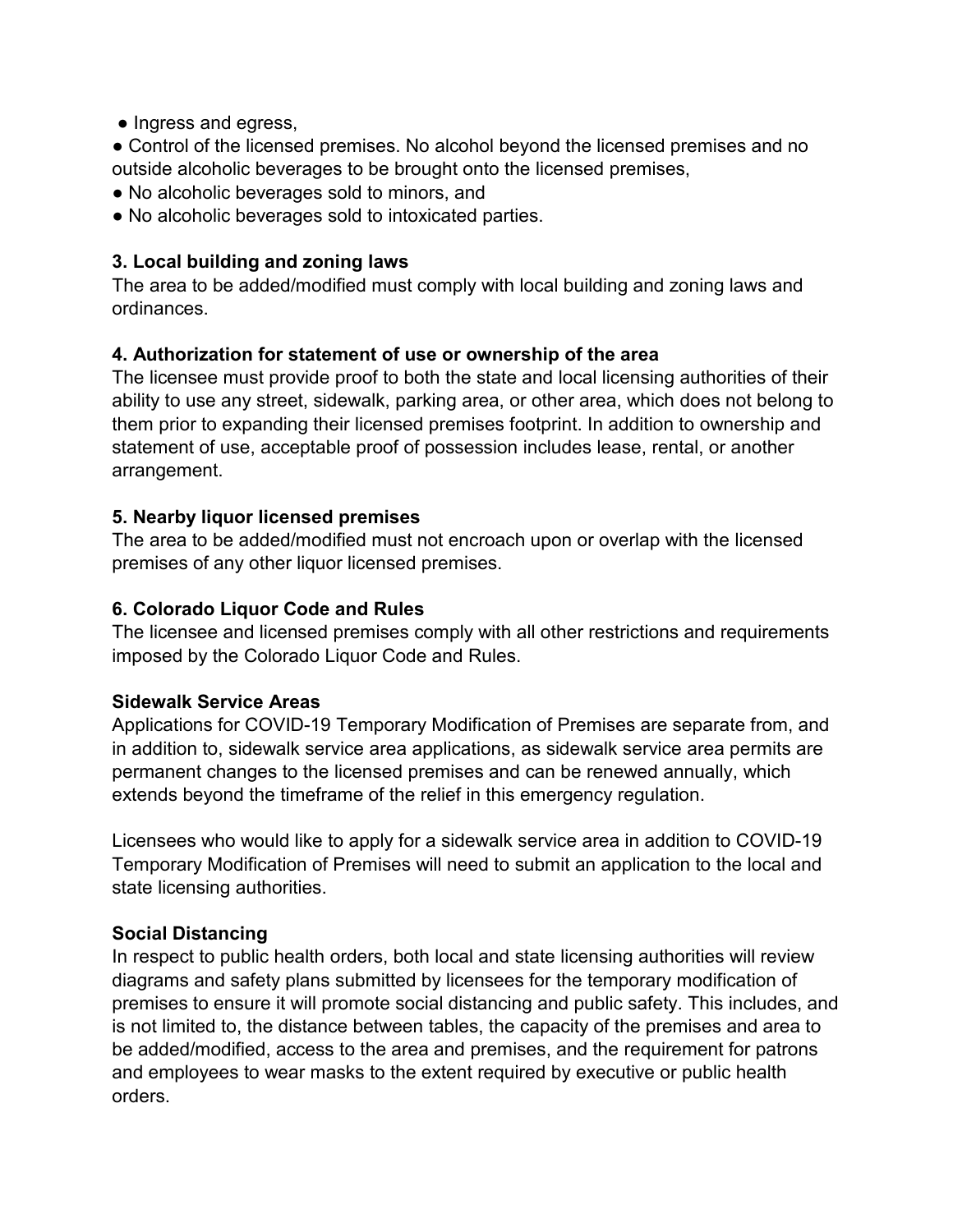## **Expiration of the Emergency Rule 47-302 (F)**

As mentioned in the emergency regulation, any temporary modification of premises, approved by both licensing authorities, expires 120 days from the date the emergency regulation is adopted by the State Licensing Authority. In the event that the emergency regulation is extended, or other actions are taken by the State Licensing Authority about this matter, no additional fee or further approval will be required from licensees to maintain the previously approved temporarily modified premises. Additionally, no fee or approval will be required upon the expiration of the emergency regulation, for licensees to remove the temporarily modified premises.

# **Temporary Modification of Premises After COVID-19**

In the event that a licensee had been approved for a temporary modification of premises due to COVID-19, and later desires to make the modification permanent after the emergency rule expires, a new application for a permanent modification of premises would have to be submitted to, and approved by, both local and state licensing authorities along with the required fees.

### **Payments Online**

The Liquor Enforcement Division is pleased to offer an online payment service. Any type of fee or fine owed to the LED can be paid through the service. Please visit the link below for more information and instructions. The payment site is only for state license fees or fines, and any required paperwork must be submitted to the LED via mail or email using dor led renewals@state.co.us.

Online payments can be made here: [https://secure.colorado.gov/payment/liquor](https://urldefense.proofpoint.com/v2/url?u=https-3A__secure.colorado.gov_payment_liquor&d=DwQFaQ&c=sdnEM9SRGFuMt5z5w3AhsPNahmNicq64TgF1JwNR0cs&r=Cq9HrRXxRS4xXxSimISEqGc7kbFg7FwtyuDGk3QlV-Q&m=PTQnGsZIVfafEUa1NCsWoKqco345LeJHBU5TRhVAwus&s=xjUKDeEi-da06TSKY5_REc0zSqTxBD0k4n_l4bTlEzc&e=)

Please consult your local licensing authority regarding available payment options for local licensing authority fees owed by retail applicants or licensees.

## **Compliance with Public Health Orders and Executive Orders Issued During Disaster Emergencies**

Regulation 47-1102, 1 C.C.R. 1 203-2, has been adopted on an emergency basis to assist the Colorado Department of Public Health and Environment, County Health Departments, City and County Law Enforcement Partners and the Colorado Liquor Enforcement Division by providing for potential administrative action against a licensee that refuses to comply with the Public Health Orders and Executive Orders issued during this emergency. The Colorado Liquor Enforcement Division is committed to educating the public and liquor licensees about the evolving changes in public health orders related to the sale and consumption of alcoholic beverages on liquor license premises and the social distancing requirements that must be maintained during this